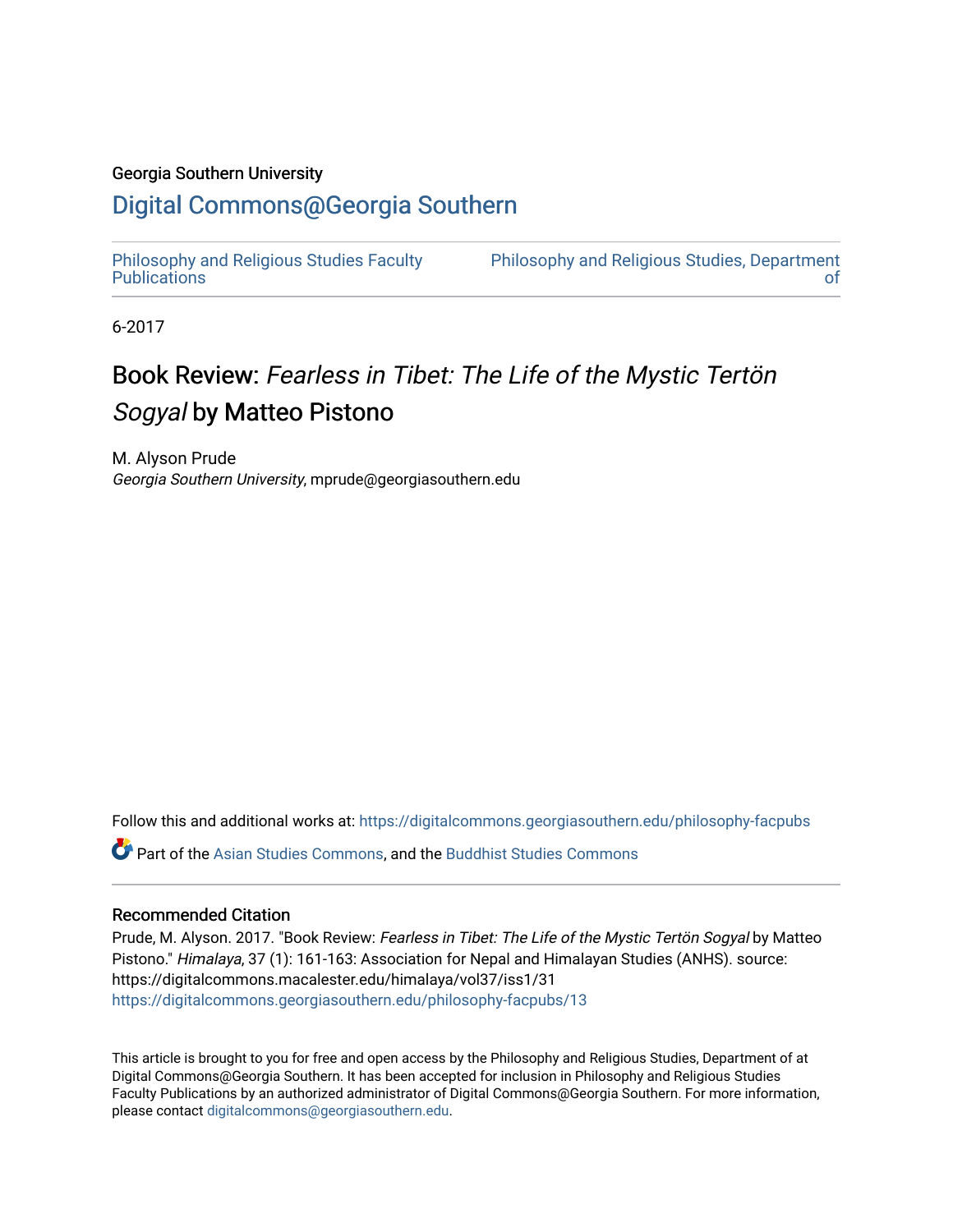

[HIMALAYA, the Journal of the](https://digitalcommons.macalester.edu/himalaya)  [Association for Nepal and](https://digitalcommons.macalester.edu/himalaya)  [Himalayan Studies](https://digitalcommons.macalester.edu/himalaya) 

[Volume 37](https://digitalcommons.macalester.edu/himalaya/vol37) [Number 1](https://digitalcommons.macalester.edu/himalaya/vol37/iss1) Article 31

June 2017

# Review of Fearless in Tibet: The Life of the Mystic Tertön Sogyal by Matteo Pistono

Alyson Prude Georgia Southern University

Follow this and additional works at: [https://digitalcommons.macalester.edu/himalaya](https://digitalcommons.macalester.edu/himalaya?utm_source=digitalcommons.macalester.edu%2Fhimalaya%2Fvol37%2Fiss1%2F31&utm_medium=PDF&utm_campaign=PDFCoverPages)

Recommended Citation Prude, Alyson. 2017. Review of Fearless in Tibet: The Life of the Mystic Tertön Sogyal by Matteo Pistono. HIMALAYA 37(1).

Available at: https:/[/digitalcommons.macalester.edu/himala](https://digitalcommons.macalester.edu/himalaya/vol37/iss1/31?utm_source=digitalcommons.macalester.edu%2Fhimalaya%2Fvol37%2Fiss1%2F31&utm_medium=PDF&utm_campaign=PDFCoverPages)ya/vol37/iss1/31



This work is licensed under a [Creative Commons Attribution-Noncommercial-No Derivative](https://creativecommons.org/licenses/by-nc-nd/4.0/)  [Works 4.0 License](https://creativecommons.org/licenses/by-nc-nd/4.0/).

This Review is brought to you for free and open access by the DigitalCommons@Macalester College at DigitalCommons@Macalester College. It has been accepted for inclusion in HIMALAYA, the Journal of the Association for Nepal and Himalayan Studies by an authorized administrator of DigitalCommons@Macalester College. For more information, please contact [scholarpub@macalester.edu](mailto:scholarpub@macalester.edu).

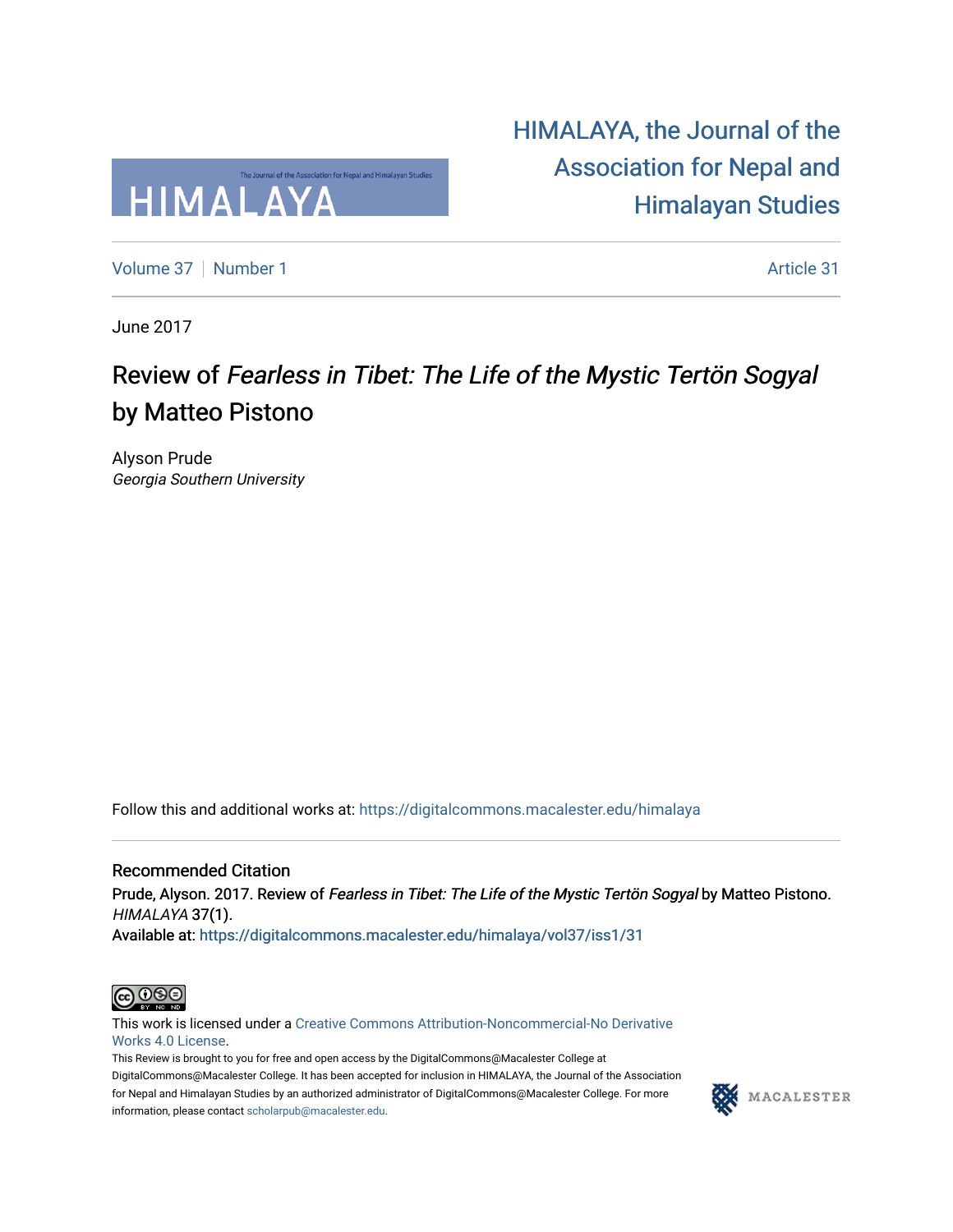

### *Fearless in Tibet: The Life of the Mystic Tertön Sogyal*

Matteo Pistono. Carlsbad, CA: Hay House, 2014. 351 pages. ISBN 9781401941468.

### Reviewed by Alyson Prude

Tertön Sogyal (1856-1926), also known as Lerab Lingpa, was a prolific Treasure-revealer from eastern Tibet who acquired the patronage of none other than the Thirteenth Dalai Lama. Sogyal's influence on Tibetan religion and politics did not, however, end in the early

20th century. A life-force stone discovered by Sogyal was worn by the Fourteenth Dalai Lama on his escape from Tibet in 1959, and the Vajrakilaya rituals that Sogyal revealed are practiced in Dharamsala today by monks at the Dalai Lama's personal chapel. *Fearless in Tibet* retells the spiritual life-story of the Treasure-revealer, combining the oral histories that Pistono collected during his decade of travels in Tibet, Nepal, and India with a Tibetanlanguage hagiography written by one of Sogyal's disciples.

The book begins with a reconstructed account of Sogyal's childhood, including elements common to the biographies of Buddhist adepts: Sogyal's father wanted him to become a strong hunter; his mother secretly supported his desire to practice the Dharma. Unfortunately, the narrative is embellished with trite dialogue, such as when Sogyal's father states, "My son... is not gonna be a monk—he's ridin' sidekick with me" (p. 2). After this rocky start, the story picks up with descriptions of Sogyal's numerous and fantastical Treasure discoveries. One night, for example, Sogyal gets up just after midnight to begin climbing to a mountain cave. He arrives at dawn to meditate, and when the moment is right, withdraws his ritual dagger causing the rock wall of the cave to open and reveal a bronze Treasure casket. Sogyal takes the casket and

later unseals it to discover medicinal pills and a scroll (pp. 74-5). In another episode, Sogyal elicits a reaction from a painting of Tibet's protector deity, Palden Lhamo. When he threatens the painting with his dagger, Palden Lhamo's mule comes to life and kicks its leg into the air, at which point an angry black serpent appears with yet another Treasure casket (p. 101). The accounts of Sogyal's Treasure discoveries make for a lively narrative, and brief excerpts from Sogyal's prophecies and revelations introduce the reader to the basics of the Tibetan Treasure tradition.

Sogyal's life-story includes numerous interactions between the unrefined Nyingma yogi from Nyarong and Tibet's political leader and highest-ranking Gelugpa monk, the Thirteenth Dalai Lama. Over the course of his life, Sogyal is repeatedly summoned to Lhasa to perform rituals for the long life of the Dalai Lama and to ward off the advancing British army. Perhaps without exaggeration, Pistono describes Sogyal as "Tibet's tantric defense minister" (p. 88). Unfortunately, *Fearless in Tibet* does not attempt to contextualize Sogyal or his practices within larger social or religious movements, and thus it passes without comment that Sogyal seems to have encountered little resistance or competition as he traveled, revealing and propagating his Treasures. Instead, the book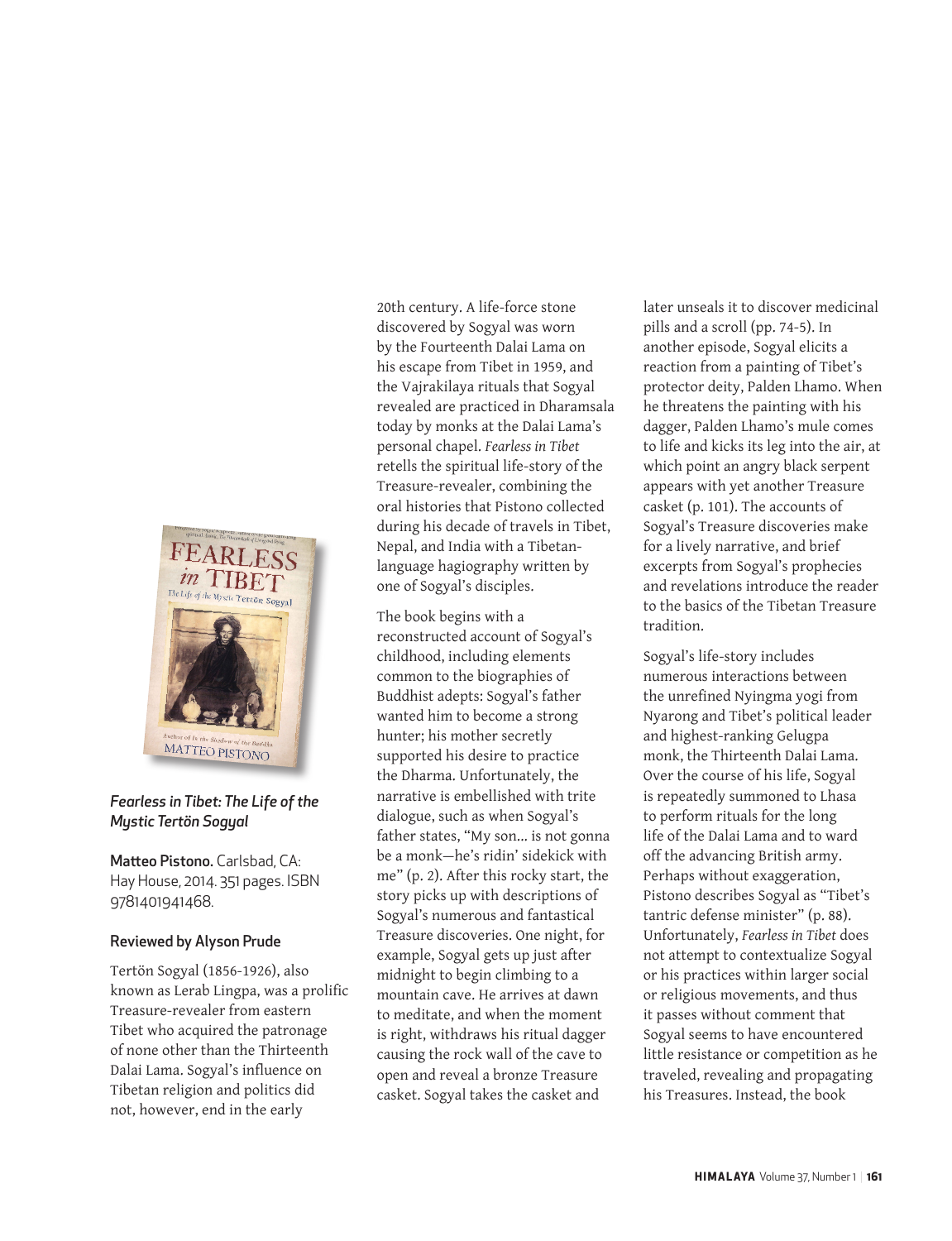### … is a lively and highly readable introduction to a powerful tantric yogi, a different sort of religious specialist from the scholar-monk who occupies much of the Western imagination.

### Alyson Prude on *Fearless in Tibet: The Life of the Mystic Tertön Sogyal*

claims that "the British were… unable to march on Lhasa because of the yogis' protective shield and the Tibetans' collective storehouse of positive merit" (p. 98) and that what made the country vulnerable to Chinese forces was the worship of Dorje Shugden (p. 172). Lost is an opportunity to probe the intersections of history, religion, and polemic in Tibetan hagiography.

Despite Pistono's extensive field research, scholars will find *Fearless in Tibet* disappointing. Pistono credits the "spiritual biography" of Sogyal's disciple Tsultrim Zangpo as his primary source yet states that he read through the 725-page text with the help of a Tibetan monk over the course of just six weeks spread out between Dharamsala and Washington, D.C. The extent to which Pistono himself reads Tibetan is unclear, but a reader gets the sense that the monk skimmed the text and offered Pistono an abbreviated summary. This in and of itself is not an insurmountable weakness; Tibetan hagiographies often contain little in the way of biography and lots in the way of Dharma. When read in conjunction with Pistono's previous book which also sketches the broad outlines of Sogyal's life, *In the Shadow of the Buddha* (New York: Dutton, 2011), however, a reader is left to wonder how Tsultrim Zangpo's account compares to the oral histories that Pistono collected. For example, *In* 

*the Shadow of the Buddha* reports an episode in which Sogyal and the Dalai Lama send a letter and diamond pendant "westward" by tying them around the neck of a raven. Three months later, the raven returns with a locket containing blonde hair and a letter, written in English, which enable Sogyal to decode a particularly important Treasure teaching (pp. 174-6). Surprisingly, this account is left out of *Fearless in Tibet* where we are told that Sogyal offered the Treasure teachings in question to the Dalai Lama as soon as he arrived in Lhasa (p. 162). Why was the story of the raven omitted from *Fearless in Tibet*?

Given the importance of the physical landscape to Treasure revelation, Pistono could have enhanced the narrative with vivid depictions of the many places mentioned in the text, thus adding an awareness of environment not found in Tibetan hagiographies. Photographs of the places mentioned in the text, such as Trom and Dzongsar, and descriptions of the monasteries Sogyal visited would have complemented the blackand-white photographs of paintings and statues that are interspersed throughout the text (and which would be more useful if their origin and approximate date of creation were provided). The addition of socio-cultural information that Pistono undoubtedly possesses would have further enhanced the reader's appreciation for the

context in which Sogyal lived and conveyed useful information about the continued importance of blessings and relics within Tibetan Buddhism. Details of the many interviews Pistono conducted would have preserved information about Tibetan lamas, such as Khenpo Jigme Phuntsok and Khenpo Ajam, now passed, as well as the ways that narratives of religious masters' lives are remembered, recorded, and celebrated. This would be especially valuable given the current state of affairs in which travel to the places Pistono visited is restricted and great monasteries like Larung and Yachengar are being destroyed.

*Fearless in Tibet* captures the flavor and excitement of Tibet's tradition of Treasure revelation and lays a useful groundwork for further studies of an important religious figure whose collected revelations fill twenty volumes. For the Tibetan Studies scholar, the book lacks the requisite specificity and documentation of sources, and the absence of notations in the text to indicate corresponding endnotes is particularly frustrating. Put out by a non-academic, "selfhelp and transformational" publisher, the book's intended readership seems, however, to be well-read Dharma practitioners with some background knowledge of Tibetan tantric Buddhism (<www. hayhouse.com/about>). For Dharma students and lay readers, *Fearless in Tibet* is a lively and highly readable